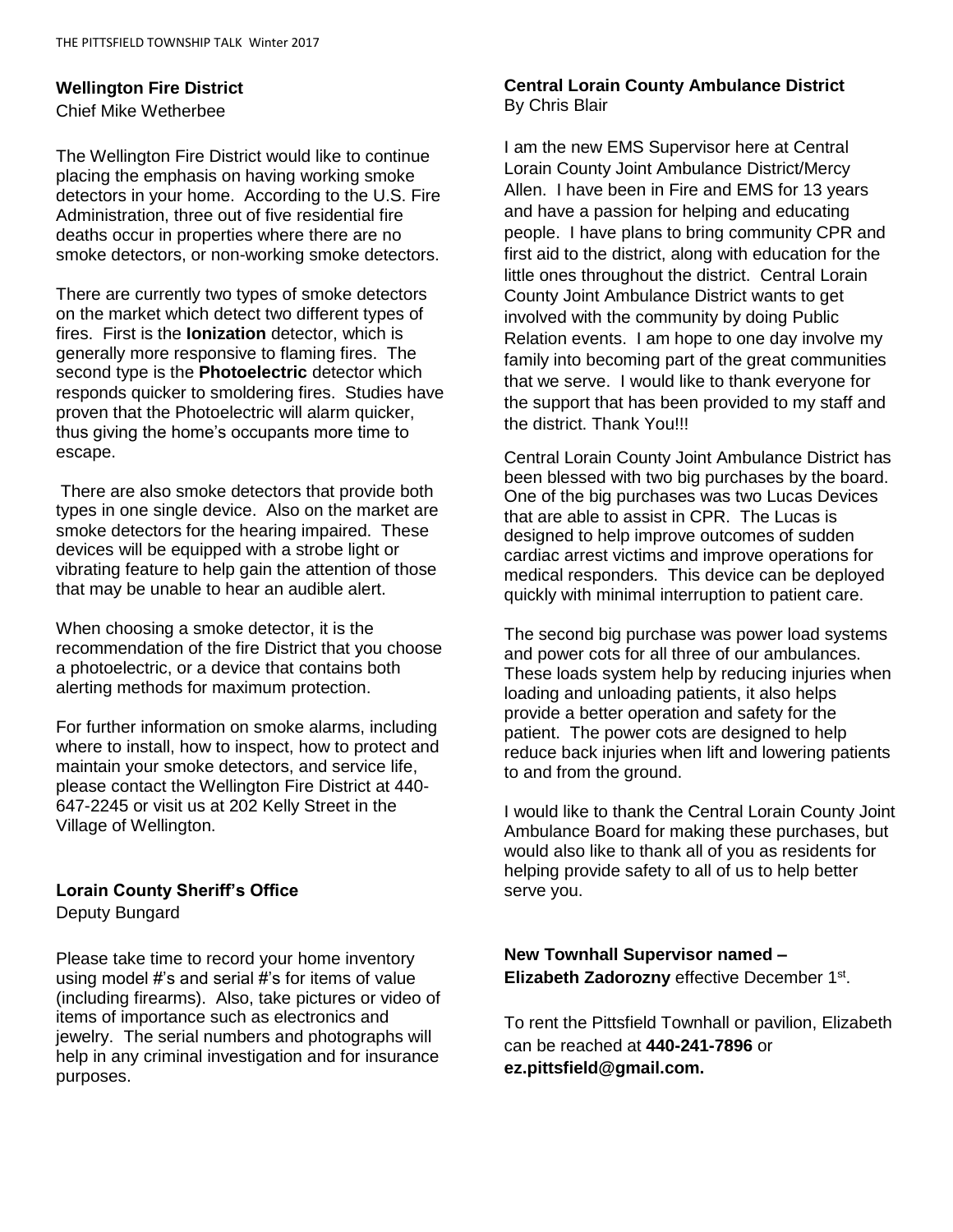### **HISTORY TALKS**

By Ralph A. Hayes, Township Historian

## THE ORIGIN OF OUR TOWNSHIP **GOVERNMENT**

The term "township" can be defined in two different ways, both being used in the early origin of our township and township government.

The first type of township is a survey township, which was used by the Connecticut Land Company to survey and sell land to the public, as well as designate property ownership. In the spring of 1796 a survey party was sent west to accomplish this task. The southeastern corner of the Western Reserve was established at the intersection of the western line of Pennsylvania and the forty-first parallel of North latitude.

The surveyors laid the reserve into townships five miles square, beginning five miles west of this southeast corner, and running north to the north boundary, being Lake Erie. Other parallel lines, five miles apart, were run until the western boundary was reached. The spaces between these lines were called "ranges". So the first "range" next to the Pennsylvania line, was called range one, the next range two, and so on.

Then lines were run transversely, east and west, five miles apart, beginning five miles north of the south boundary line. The area between these spaces were called townships, and were numbered consecutively from the southern lines, so that a township was accurately described by stating in what range it was west and the number of townships north, thus Pittsfield Township was in Township 4, Range 18.

In 1800, when the Reserve came within civil jurisdiction, all was organized into one county, Trumbull, with the county seat Warren. In the following years Trumbull County was subdivided into various counties now comprising the Western Reserve.

The second type of township is the civil township, which is the type of government brought by the early settlers from their homes in New England. In 1803, the State of Ohio was organized and the First Ohio General Assembly establishment the townships. Legislation directed Judges of the Courts of Common Pleas to establish townships within their respective counties. The next year the legislature passed a law allowing the establishment

of townships whenever 80 electors inhabited any tract of land five miles square.

In 1804, the elected officials of a township consisted of three trustees, a clerk, two overseers of the poor and a sufficient number of supervisors of highway. Justices of the peace and assessor were later added.

What is now Pittsfield Township was a part of Wellington Township until October 27, 1831 when Asa W. Whitney presented a petition to the Lorain County Commissioners, requesting that our township be set apart from Wellington Township and known by the name of Pittsfield. The petition was signed by 18 residents of the township: Samuel Rathburn, Daniel Rathburn, Lewis Barnard, Joel Smith, Samuel Wightman, Peter Beam, Joseph Beam, Thomas Wait, Christian Munsinger, Charles Smith, William Butler, Jr., Isaac Butler, William Butler, George Rathburn, Henry Hubbard, Asa A. Whitney, Fredric Hamlin. And D.L. Johns (the last two representing Wellington Township).

 In April 1832, the first Pittsfield township officers were elected. Thirteen ballots were cast with ten officers. Neither candidate for the position of clerk (Asa W. Whitney or Edward Matcham), were legally qualified for the position. One was a legal nonresident of the State, and the other had not arrived at his majority. The Judges were George Rathburn, Lewis Barnhard and Charles Smith.

The following officers were elected: Trustees: Joseph Terry, Samuel Wightman, and John Sibley; Clerk: George Rathburn; Treasurer: Peter Beam; Constable: Isaac Butler; Road Supervisors: Charles Smith and Thomas Wait; Overseer of the Poor: Charles Smith; Fence Viewer: George Rathburn.